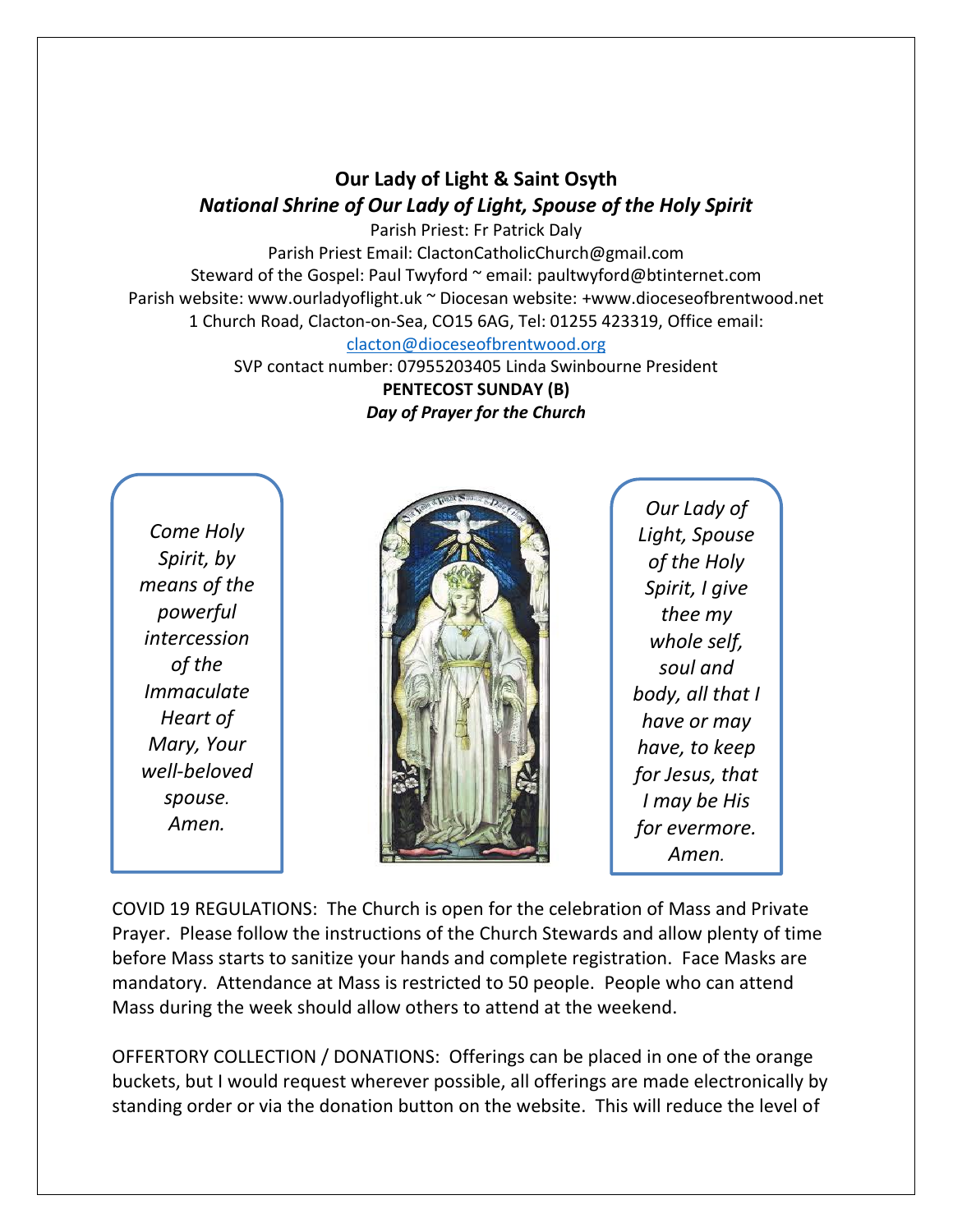risk to our collection counters and those who will need to visit the bank. The bank details are: **Bank Title: Catholic Church Clacton-on-Sea, Sort Code 401322, Account Number: 41020463.** Members of the gift-aid scheme should quote their name and gift aid number in the Reference. Funds received last week:

Electronic Offerings £467.00 of which £332.00 was gift aided.

Collection Offerings £242.83 of which £90.00 was gift aided.

Thank you for your generosity, for Gift Aiding your offerings, and for your support of the parish. Fr Patrick.

## JOHN 20:19-23

In the Gospel from John, Jesus entered the closed room and said to disciples: "Peace be with you". This is the peace that the world cannot give us. It is the peace that can only be obtained through the knowledge that we are loved and saved by God. There is no force on earth that can separate us from Jesus Christ. Jesus gave the disciples the solemn mission to proclaim the Kingdom of God to the world. He said, "As the Father sent me, so am I sending you". Jesus then breathed on the disciples and they became His apostles. The word apostle mean's ambassador or those sent on behalf of another. We are all called to be ambassadors of Christ. In the Book of Genesis, Yahweh breathed on Adam and gave him life. As Adam received life from God, so now the apostles received new spiritual life from Jesus Christ.

In Baptism we are given a new spiritual life through the gift of the Holy Spirit. In Baptism we become temples of the Holy Spirit. In the Sacrament of Confirmation, we are given the fulness of the Holy Spirit to give witness. In the Holy Eucharist, we are fed by the Body and Blood of Jesus Christ, through the action of the Holy Spirit. The Holy Spirit empowers us to give witness to the truth. The word Mass is derived from the Latin word *Missio,* which means sending forth into the world. We are Christ's ambassadors empowered with the gifts of the Holy Spirit to proclaim Our Lord Jesus Christ: born, died, and risen from the dead – Alleluia!

FUNERALS: The following funerals are taking place next week:

Tuesday 25<sup>th</sup> May: Terence Montgomery Dec'd

Thursday 27th March: Vera Andrews Dec'd

Please pray for the repose of their souls and for the support of their grieving families.

BISHOP ALAN: On Saturday 29 May Bishop Alan will lead a virtual pilgrimage from the Basilica of Our Lady of Walsingham, which everyone can join using the Shrine's livestreaming service via their website [www.walsingham.org.uk](http://www.walsingham.org.uk/) or their YouTube channel 'Walsingham Catholic TV'.

RIGHT TO LIFE NEWS: See [www.righttolife.org.uk/news.](http://www.righttolife.org.uk/news)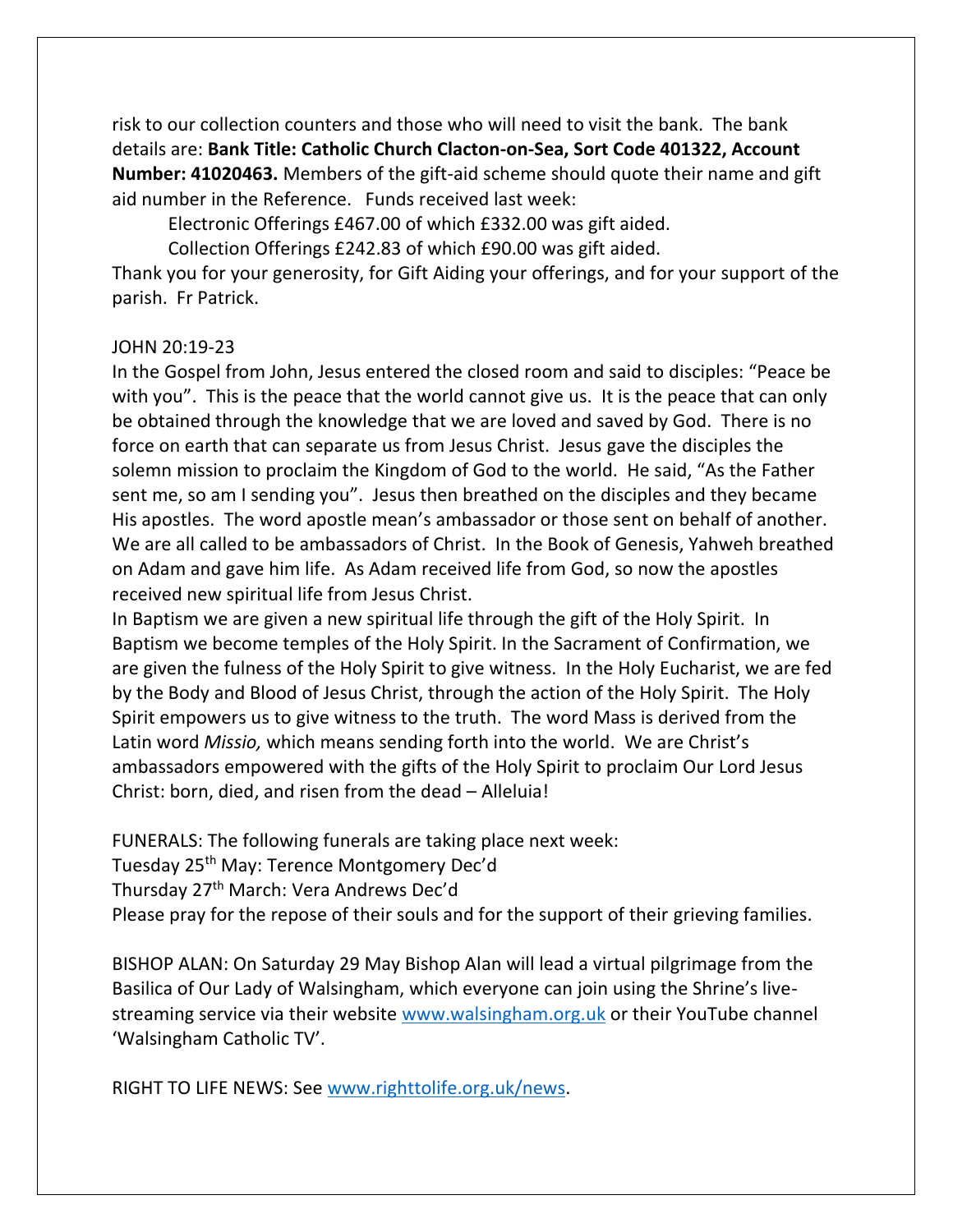VOTIVE CANDLES: You may now light a votive candle in the church subject to the following:

- 1. Inform a Church Steward that you wish to light a candle.
- 2. Only one person to be at a votive candle stand.
- 3. Strict adherence to the one-way system in the church.

Our insurance cover prohibits votive candles being left alight in an empty church. Votive candles should, therefore, be lit before the beginning of Mass or during the 2-hour period of private prayer on Saturdays.

| Saturday 22 <sup>nd</sup> May. | 9.30 am.                  | MASS: Alan, Liz & Julian             |
|--------------------------------|---------------------------|--------------------------------------|
|                                |                           | Casey Intentions.                    |
| Saturday 22 <sup>nd</sup> May. | 11.00 am to 12.00 am.     | <b>SACRAMENT OF</b>                  |
|                                |                           | <b>RECONCILIATION:</b>               |
|                                |                           | Confessions will be heard in         |
|                                |                           | the Sacristy. Please tell the        |
|                                |                           | Steward that you wish to go          |
|                                |                           | to confession.                       |
| Saturday 22 <sup>nd</sup> May  | 12.00 am.                 | <b>HOLY ROSARY</b>                   |
|                                |                           | For the ending of the COVID          |
|                                |                           | 19 Pandemic                          |
| Saturday 22 <sup>nd</sup> May. | 11.00 am to 1.00 pm.      | Church is open for private           |
|                                |                           | prayer with Exposition of the        |
|                                |                           | <b>Blessed Sacrament.</b>            |
| Saturday 22 <sup>nd</sup> May. | 6.00 pm.                  | <b>MASS: Kitty Casey Intentions.</b> |
| Vigil of The Solemnity of      |                           |                                      |
| Pentecost (B)                  |                           |                                      |
| Sunday 23rd May.               | 8.30 am.                  | MASS: Jimmy John RIP                 |
| The Solemnity of Pentecost     |                           | Jestin George & Family               |
| (B)                            |                           |                                      |
| Day of Prayer for the Church   |                           |                                      |
| Sunday 23rd May                | 10.30 am. FAMILY          | MASS: Lindsey Abbarchi               |
|                                | <b>MASS - Please note</b> | Intentions                           |
|                                | that this Mass is         | Mary Pearce.                         |
|                                | exclusively for families  |                                      |
|                                | with young children.      |                                      |
| Sunday 23rd May                | 3.00 pm.                  | <b>SACRAMENT OF</b>                  |
|                                |                           | <b>CONFIRMATION</b>                  |
| Monday 24 <sup>th</sup> May    | 9.30 am.                  | MASS: Jo & Family Intentions         |
|                                |                           | Mary Pearce.                         |

## **THE FOLLOWING MASSES WILL BE OPEN TO A MAXIMUM OF 50 PEOPLE IN THE CHURCH.**